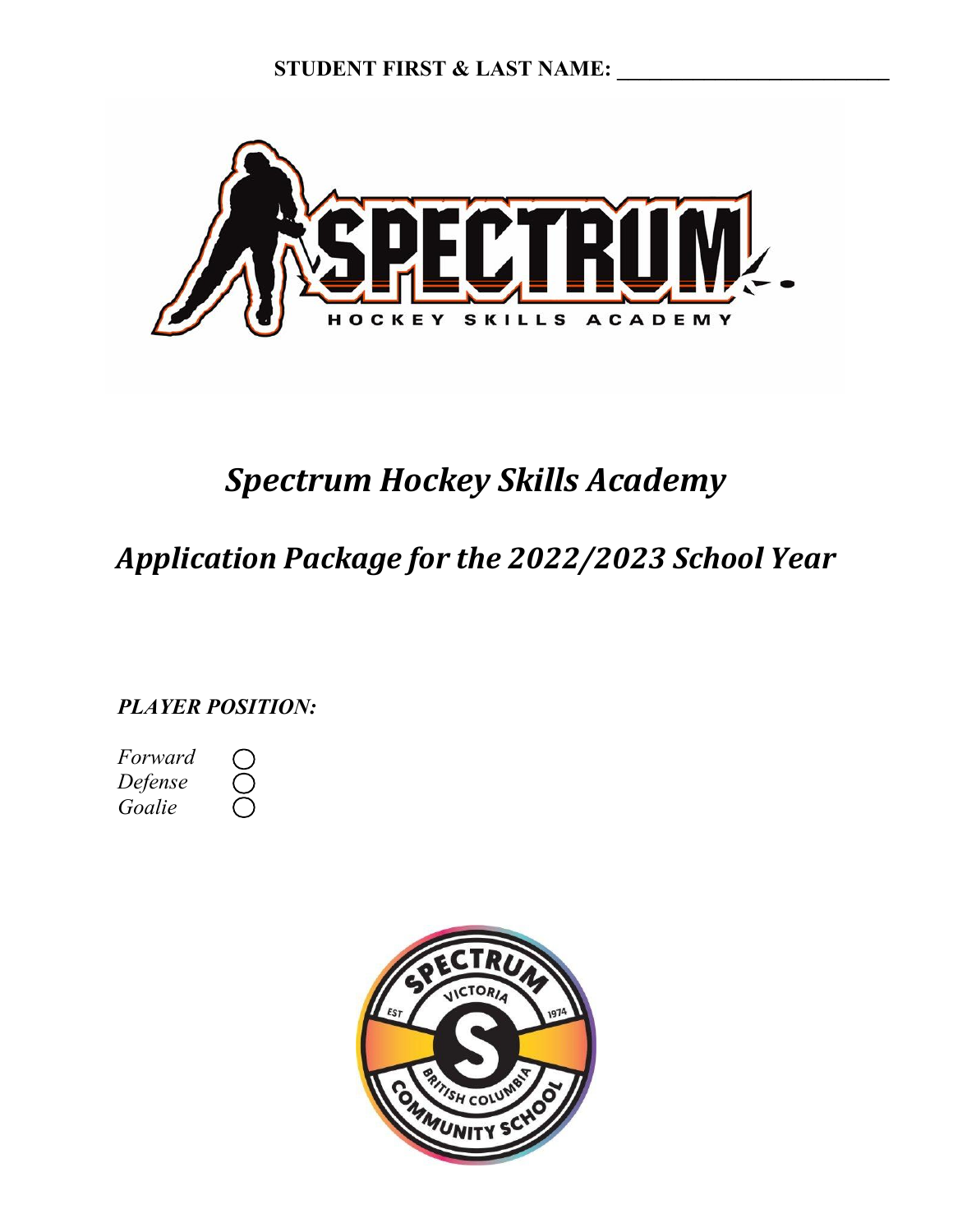### *HOCKEY SKILLS ACADEMY ADMISSION REQUIREMENTS*

Students and families must apply to the program. The following will serve as selection criteria:

- 1. Students must be in grade 8, 9, 10 or 11
- 2. Students must have the ability to balance a full-time educational program with a high performance training program.
- 3. Students must have demonstrated responsible behaviour and positive attitude.
- 4. Demonstrate determination, commitment and a desire to play at the competitive level.
- 5. Students must be playing Minor Hockey with a local hockey association.
- 6. If accepted, students must register as a full-time student at Spectrum.

If the above criteria are met, priority will be given to Spectrum catchment-area students.

### **APPLICATION PACKAGE INFORMATION**

Interested students must complete an Application Package consisting of:

- Student Athlete Information Form
- Student Athlete Statement
- Parent/Guardian Statement
- Coach's Reference Information
- Teacher's/Administrator's Reference Information
- A copy of most recent report card

Admission to the Hockey Skills Academy Program will be based on the strength of the application. In the case of oversubscription, a waitlist will be established. In this situation, coach and/or teacher references may be contacted and students may be interviewed. Upon acceptance to the program, students must sign a Code of Conduct and maintain acceptable academic and behaviour standards.

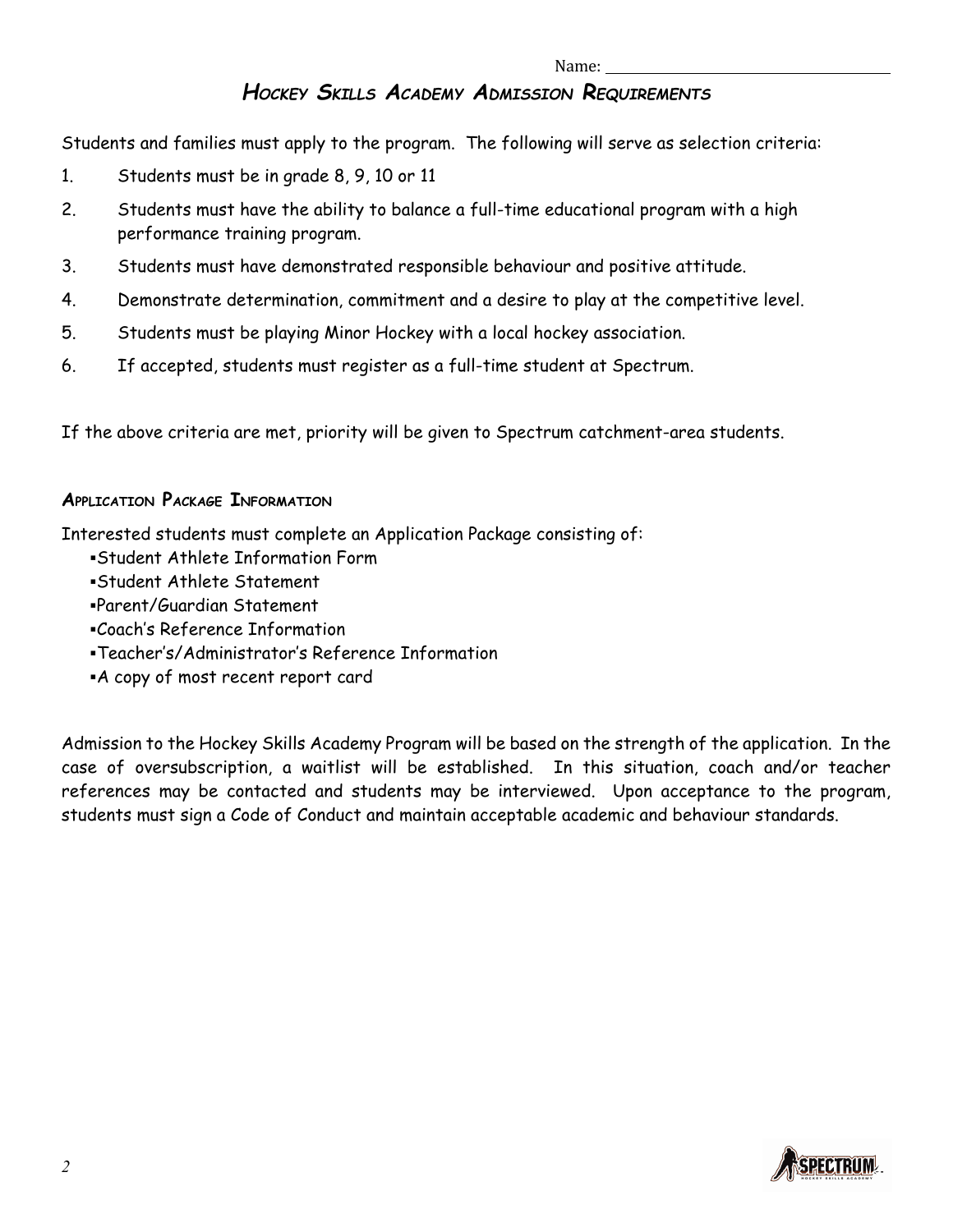### *APPLICATION CHECKLIST*

| Student Athlete Information Form                                                                           |
|------------------------------------------------------------------------------------------------------------|
| Student Athlete Statement Form                                                                             |
| Parent/Guardian Statement Form                                                                             |
| Coach's Reference Information - to be completed by a current coach, and sent directly to the<br>school     |
| Teacher's/Administrator's Reference Information - to be completed by a current teacher or<br>administrator |
| Copy of most recent report card                                                                            |
|                                                                                                            |

- *Spaces in the Hockey Program are limited; therefore, applications should be submitted as early as possible.*
- *Coach's Reference Information must be sent by the coach directly to Mr. Adams, Program Director, Spectrum Hockey Skills Academy (mjadams@sd61.bc.ca)*

*Incomplete applications will not be considered.*

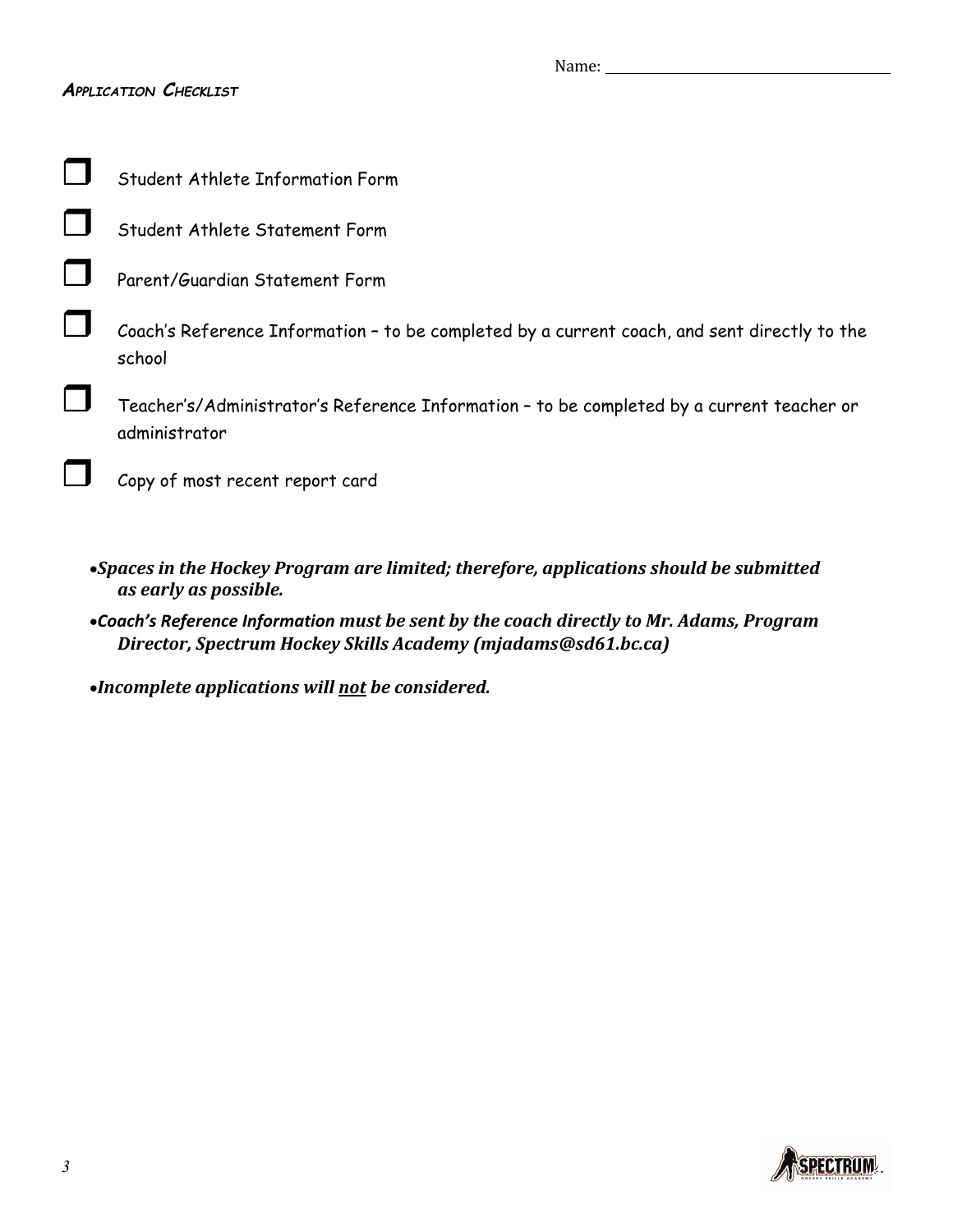# *SPECTRUM HOCKEY SKILLS ACADEMY STUDENT ATHLETE INFORMATION FORM*

Spaces in the Hockey Program are limited; therefore, applications should be submitted as early as possible.

### **Application Information:**

|                                                         |                                                    | Home Phone __________________ Mother Work _________ Father Work ________     |
|---------------------------------------------------------|----------------------------------------------------|------------------------------------------------------------------------------|
|                                                         |                                                    |                                                                              |
|                                                         |                                                    |                                                                              |
|                                                         |                                                    |                                                                              |
|                                                         |                                                    |                                                                              |
|                                                         |                                                    | Academic Achievements (please attach a copy of your most recent report card) |
| References<br>Hockey Coach (name, phone number, e-mail) |                                                    |                                                                              |
|                                                         | Teacher/Administrator (name, phone number, e-mail) |                                                                              |

*Note: Your references must complete the checklists: (1) Coach Checklist and (2) Teacher/Administrator Checklist*

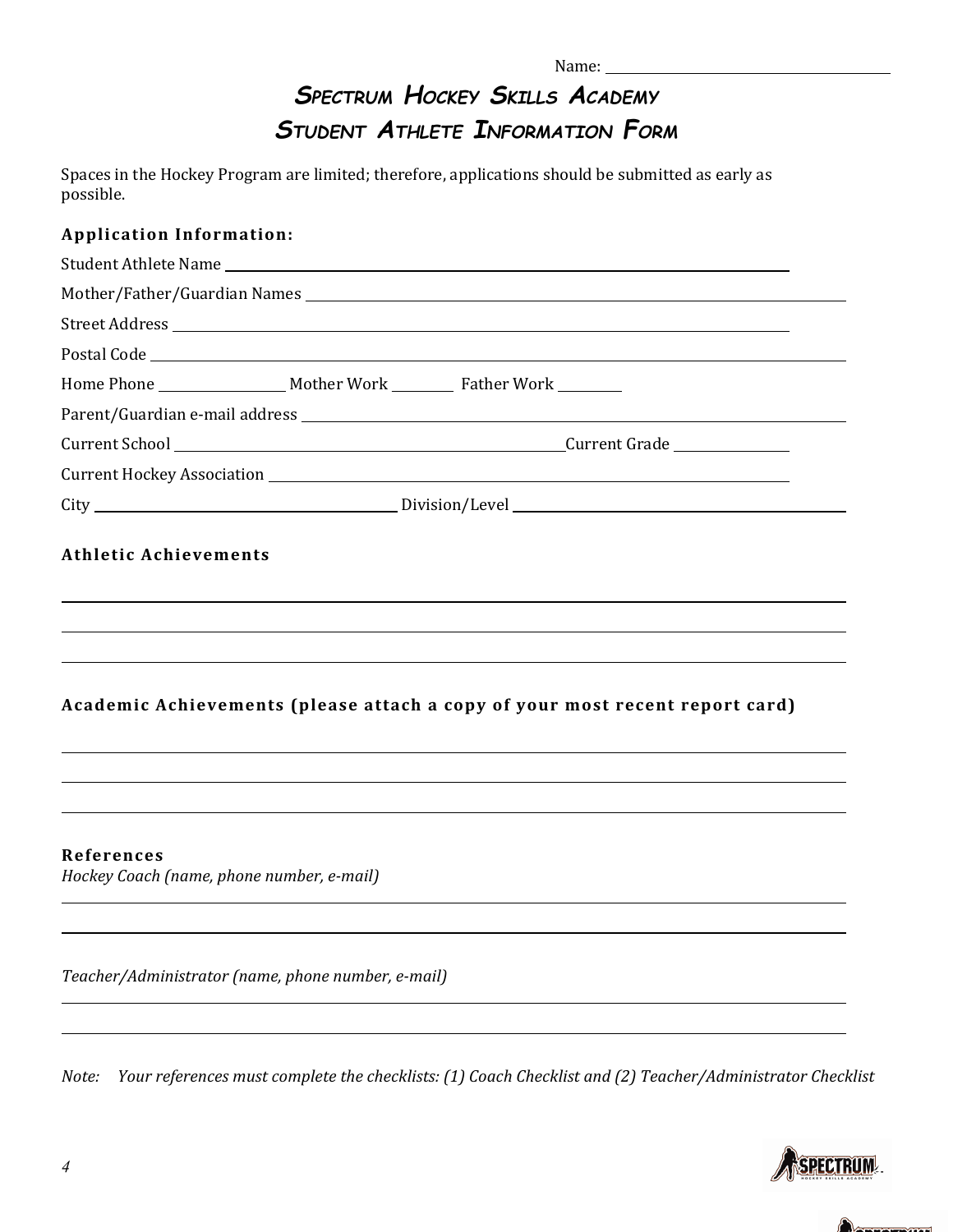Name:

## *STUDENT ATHLETE STATEMENT FORM*

Please indicate your reasons for applying to the *Spectrum Hockey Skills Academy*, and include your academic and athletic goals.

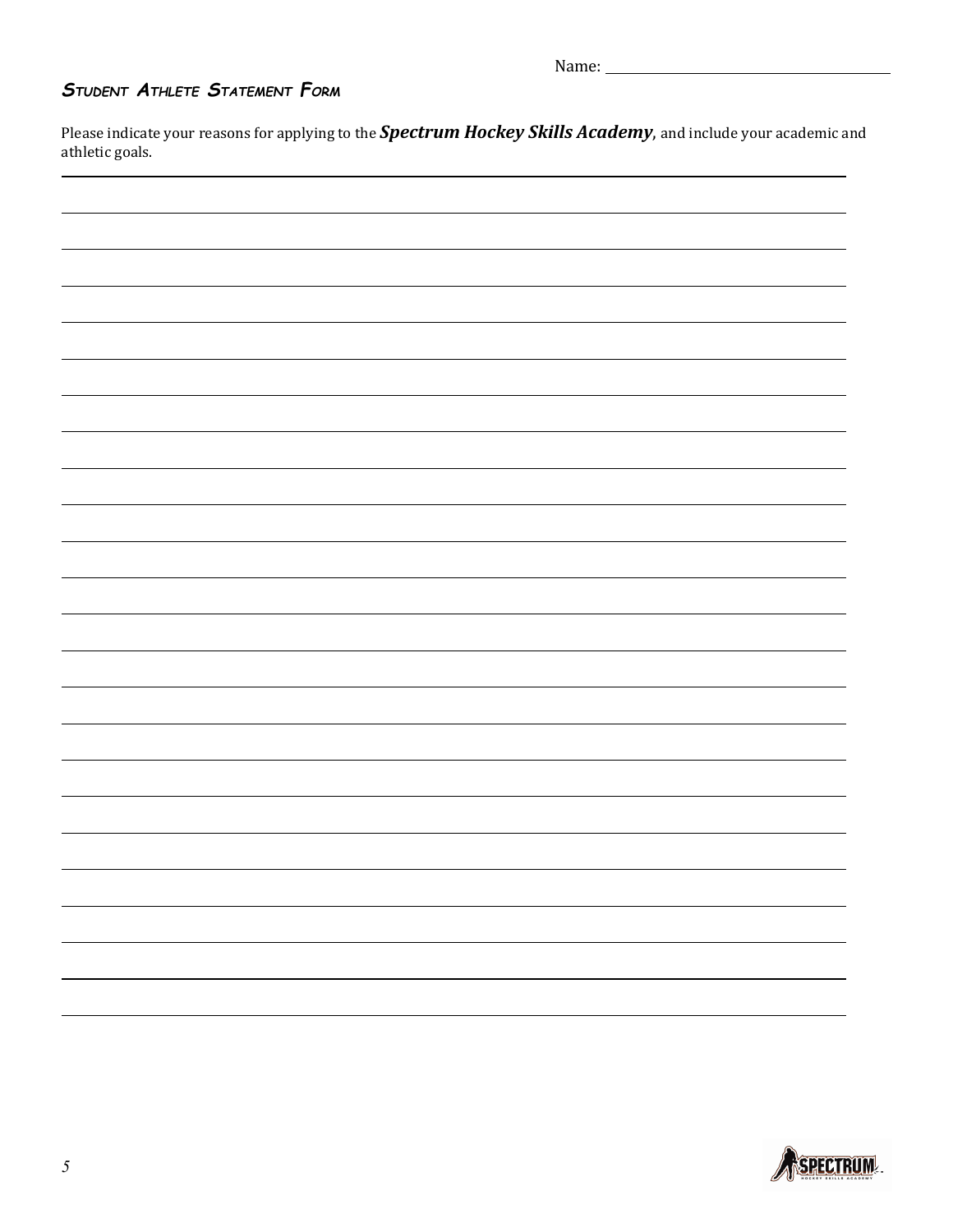# *PARENT/GUARDIAN STATEMENT FORM*

Please indicate your reasons for supporting your son's/daughter's application to the *Spectrum Hockey Skills Academy.*

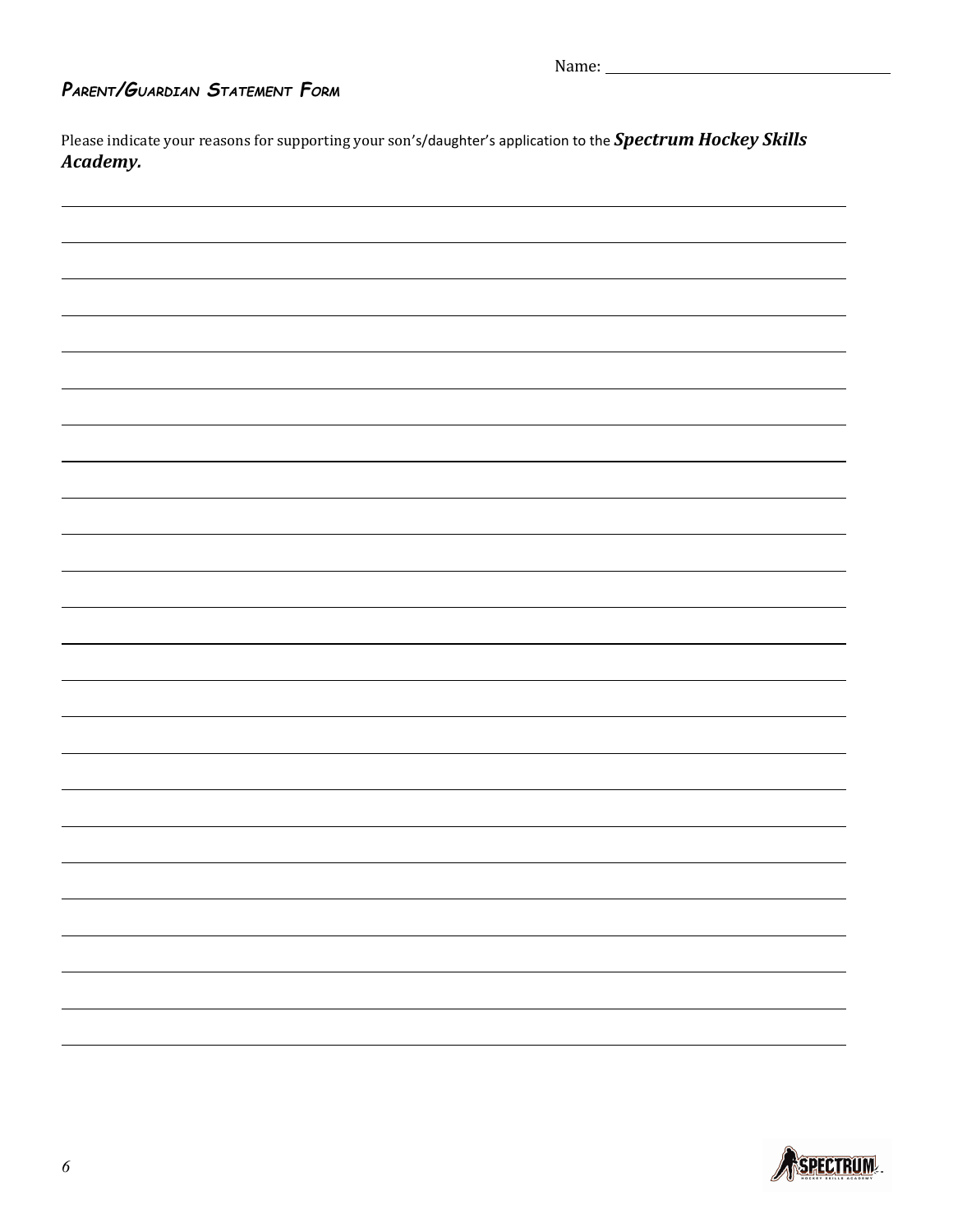Name:

| 1. Athlete's Information |          |              |  |
|--------------------------|----------|--------------|--|
|                          |          |              |  |
|                          |          |              |  |
| Level $\Box$ A           | $\Box$ B | $\Box$ House |  |
| 2. Coach's Information   |          |              |  |
|                          |          |              |  |
| 3. Athlete's Qualities   |          |              |  |
|                          |          |              |  |
|                          |          |              |  |
|                          |          |              |  |
|                          |          |              |  |
|                          |          |              |  |
|                          |          |              |  |
|                          |          |              |  |
|                          |          |              |  |

**Coaches: Please send this directly to Spectrum Community School Signature 957 Burnside Road West, Victoria, B.C. V8Z 6E9 Fax to (250) 479-8204 or e-mail mjadams@sd61.bc.ca**